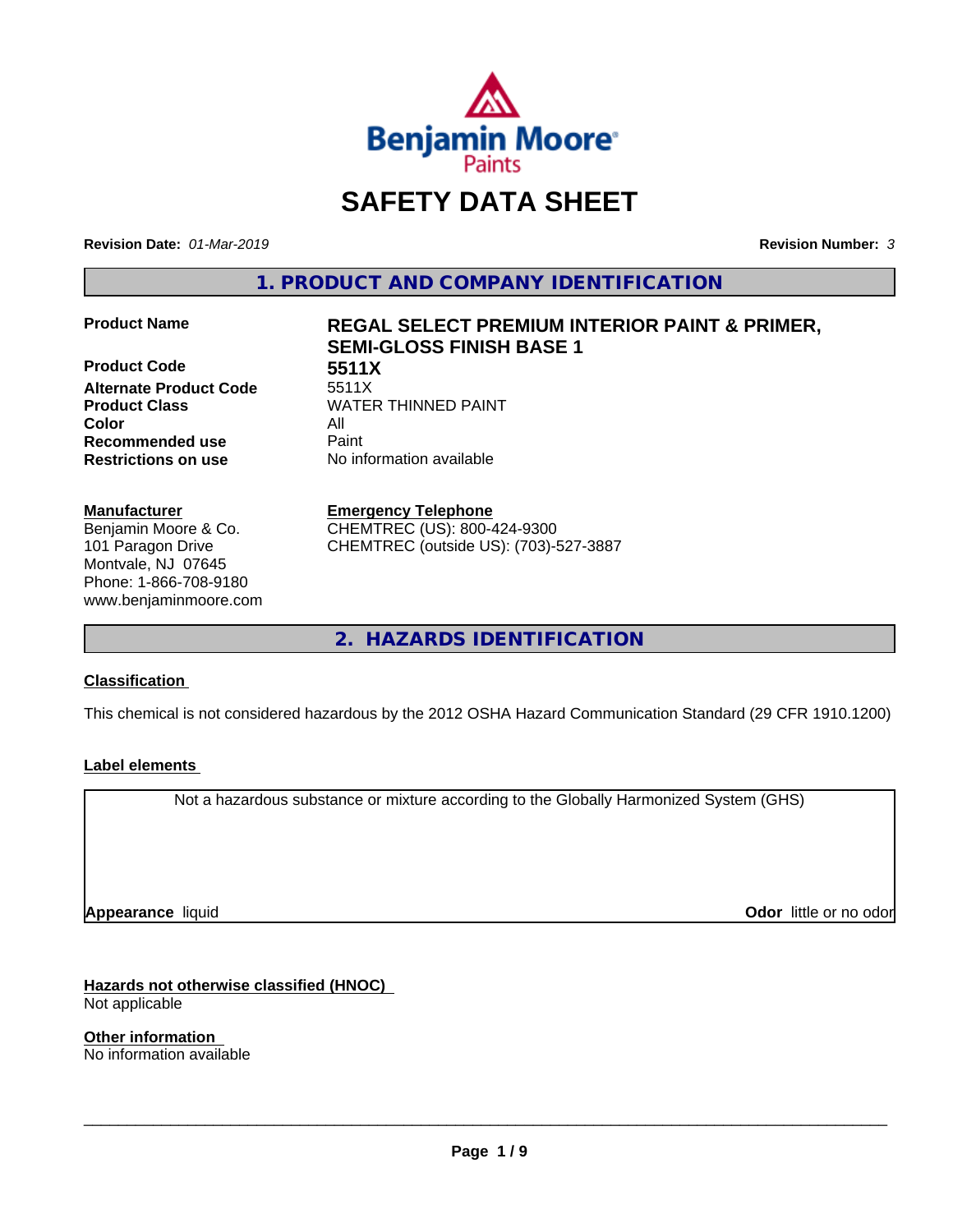# **3. COMPOSITION INFORMATION ON COMPONENTS**

\_\_\_\_\_\_\_\_\_\_\_\_\_\_\_\_\_\_\_\_\_\_\_\_\_\_\_\_\_\_\_\_\_\_\_\_\_\_\_\_\_\_\_\_\_\_\_\_\_\_\_\_\_\_\_\_\_\_\_\_\_\_\_\_\_\_\_\_\_\_\_\_\_\_\_\_\_\_\_\_\_\_\_\_\_\_\_\_\_\_\_\_\_

| Chemical name                   | <b>CAS No.</b> | Weight-%    |
|---------------------------------|----------------|-------------|
| Titanium dioxide                | 13463-67-7     | $20 - 25$   |
| Kaolin                          | 1332-58-7      | - 5         |
| Silica, amorphous               | 7631-86-9      | - 5         |
| Sodium C14-C16 olefin sulfonate | 68439-57-6     | $0.1 - 0.5$ |

|                                                  | 4. FIRST AID MEASURES                                                                                    |
|--------------------------------------------------|----------------------------------------------------------------------------------------------------------|
| <b>General Advice</b>                            | No hazards which require special first aid measures.                                                     |
| <b>Eye Contact</b>                               | Rinse thoroughly with plenty of water for at least 15 minutes and consult a<br>physician.                |
| <b>Skin Contact</b>                              | Wash off immediately with soap and plenty of water while removing all<br>contaminated clothes and shoes. |
| <b>Inhalation</b>                                | Move to fresh air. If symptoms persist, call a physician.                                                |
| Ingestion                                        | Clean mouth with water and afterwards drink plenty of water. Consult a physician<br>if necessary.        |
| <b>Most Important</b><br><b>Symptoms/Effects</b> | None known.                                                                                              |
| <b>Notes To Physician</b>                        | Treat symptomatically.                                                                                   |
|                                                  |                                                                                                          |

**5. FIRE-FIGHTING MEASURES**

| <b>Suitable Extinguishing Media</b>                                              | Use extinguishing measures that are appropriate to local<br>circumstances and the surrounding environment.                                   |
|----------------------------------------------------------------------------------|----------------------------------------------------------------------------------------------------------------------------------------------|
| <b>Protective Equipment And Precautions For</b><br><b>Firefighters</b>           | As in any fire, wear self-contained breathing apparatus<br>pressure-demand, MSHA/NIOSH (approved or equivalent)<br>and full protective gear. |
| <b>Specific Hazards Arising From The Chemical</b>                                | Closed containers may rupture if exposed to fire or<br>extreme heat.                                                                         |
| <b>Sensitivity To Mechanical Impact</b>                                          | No.                                                                                                                                          |
| <b>Sensitivity To Static Discharge</b>                                           | No.                                                                                                                                          |
| <b>Flash Point Data</b><br>Flash Point (°F)<br>Flash Point (°C)<br><b>Method</b> | Not applicable<br>Not applicable<br>Not applicable                                                                                           |
| <b>Flammability Limits In Air</b>                                                |                                                                                                                                              |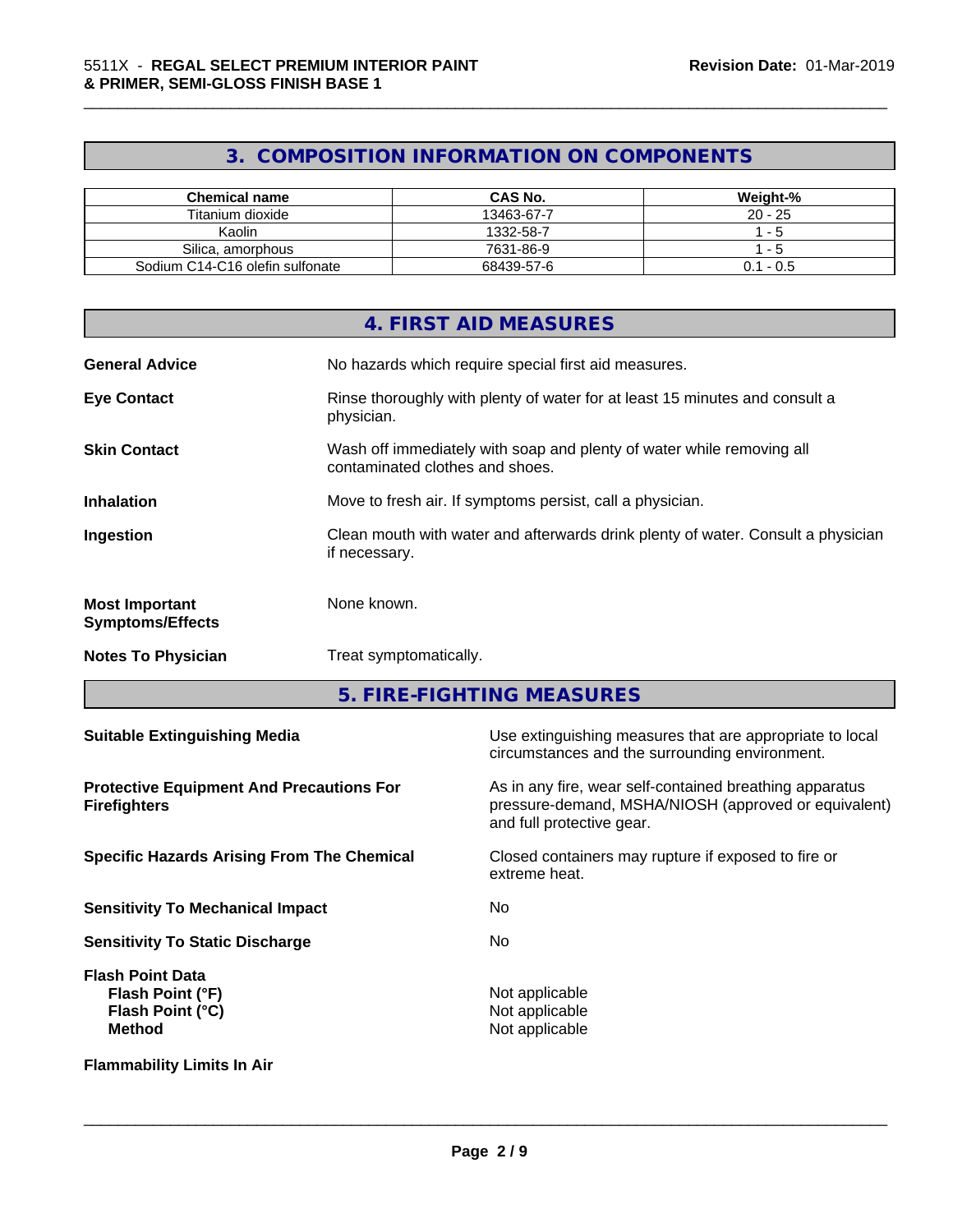# **Lower flammability limit:**<br> **Upper flammability limit:**<br>
Upper flammability limit:<br>
Not applicable **Upper flammability limit: NFPA Health:** 1 **Flammability:** 0 **Instability:** 0 **Special:** Not Applicable

#### **NFPA Legend**

- 0 Not Hazardous
- 1 Slightly
- 2 Moderate
- 3 High
- 4 Severe

*The ratings assigned are only suggested ratings, the contractor/employer has ultimate responsibilities for NFPA ratings where this system is used.*

\_\_\_\_\_\_\_\_\_\_\_\_\_\_\_\_\_\_\_\_\_\_\_\_\_\_\_\_\_\_\_\_\_\_\_\_\_\_\_\_\_\_\_\_\_\_\_\_\_\_\_\_\_\_\_\_\_\_\_\_\_\_\_\_\_\_\_\_\_\_\_\_\_\_\_\_\_\_\_\_\_\_\_\_\_\_\_\_\_\_\_\_\_

*Additional information regarding the NFPA rating system is available from the National Fire Protection Agency (NFPA) at www.nfpa.org.*

# **6. ACCIDENTAL RELEASE MEASURES**

| <b>Personal Precautions</b>      | Avoid contact with skin, eyes and clothing. Ensure adequate ventilation.                                                                                                         |
|----------------------------------|----------------------------------------------------------------------------------------------------------------------------------------------------------------------------------|
| <b>Other Information</b>         | Prevent further leakage or spillage if safe to do so.                                                                                                                            |
| <b>Environmental precautions</b> | See Section 12 for additional Ecological Information.                                                                                                                            |
| <b>Methods for Cleaning Up</b>   | Soak up with inert absorbent material. Sweep up and shovel into suitable<br>containers for disposal.                                                                             |
|                                  | 7. HANDLING AND STORAGE                                                                                                                                                          |
| Handling                         | Avoid contact with skin, eyes and clothing. Avoid breathing vapors, spray mists or<br>sanding dust. In case of insufficient ventilation, wear suitable respiratory<br>equipment. |
| <b>Storage</b>                   | Keep container tightly closed. Keep out of the reach of children.                                                                                                                |
| <b>Incompatible Materials</b>    | No information available                                                                                                                                                         |

# **8. EXPOSURE CONTROLS/PERSONAL PROTECTION**

#### **Exposure Limits**

| <b>Chemical name</b> | <b>ACGIH TLV</b>         | <b>OSHA PEL</b>                                        |
|----------------------|--------------------------|--------------------------------------------------------|
| Titanium dioxide     | 10 mg/m $3$ - TWA        | 15 mg/m $3$ - TWA                                      |
| Kaolin               | $2 \text{ mg/m}^3$ - TWA | 15 mg/m <sup>3</sup> - TWA<br>$5 \text{ ma/m}^3$ - TWA |
| Silica, amorphous    | N/E                      | 20 mppcf - TWA                                         |

#### **Legend**

ACGIH - American Conference of Governmental Industrial Hygienists Exposure Limits OSHA - Occupational Safety & Health Administration Exposure Limits N/E - Not Established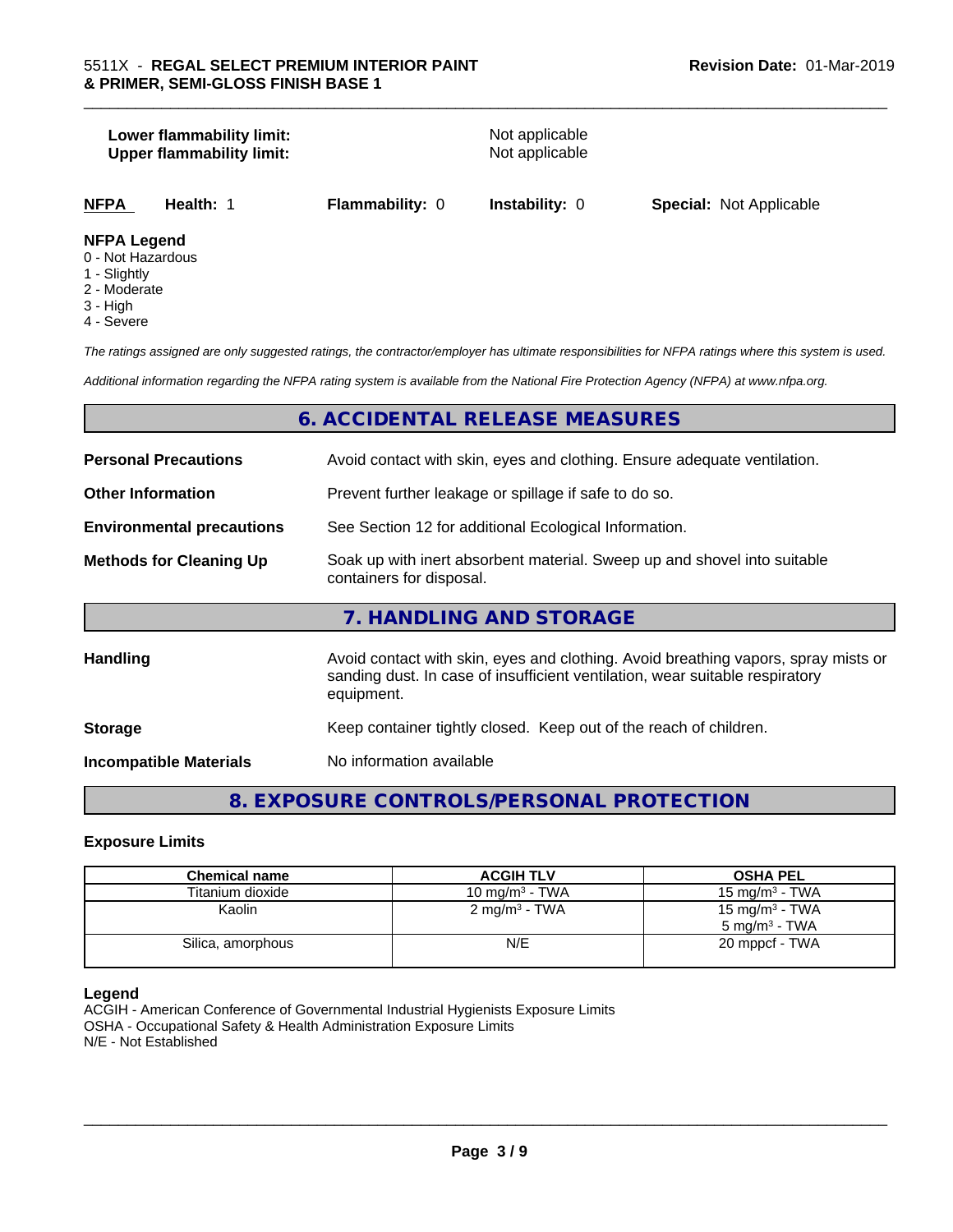| <b>Engineering Measures</b>          | Ensure adequate ventilation, especially in confined areas.                                                                          |
|--------------------------------------|-------------------------------------------------------------------------------------------------------------------------------------|
| <b>Personal Protective Equipment</b> |                                                                                                                                     |
| <b>Eye/Face Protection</b>           | Safety glasses with side-shields.                                                                                                   |
| <b>Skin Protection</b>               | Protective gloves and impervious clothing.                                                                                          |
| <b>Respiratory Protection</b>        | In case of insufficient ventilation wear suitable respiratory equipment.                                                            |
| <b>Hygiene Measures</b>              | Avoid contact with skin, eyes and clothing. Remove and wash contaminated<br>clothing before re-use. Wash thoroughly after handling. |

# **9. PHYSICAL AND CHEMICAL PROPERTIES**

| Appearance                           | liquid                   |
|--------------------------------------|--------------------------|
| Odor                                 | little or no odor        |
| <b>Odor Threshold</b>                | No information available |
| Density (Ibs/gal)                    | 10.85 - 10.95            |
| <b>Specific Gravity</b>              | $1.30 - 1.32$            |
| рH                                   | No information available |
| <b>Viscosity (cps)</b>               | No information available |
| Solubility(ies)                      | No information available |
| <b>Water solubility</b>              | No information available |
| <b>Evaporation Rate</b>              | No information available |
| Vapor pressure @20 °C (kPa)          | No information available |
| Vapor density                        | No information available |
| Wt. % Solids                         | $50 - 60$                |
| <b>Vol. % Solids</b>                 | $35 - 45$                |
| Wt. % Volatiles                      | $40 - 50$                |
| Vol. % Volatiles                     | $55 - 65$                |
| <b>VOC Regulatory Limit (g/L)</b>    | $\Omega$                 |
| <b>Boiling Point (°F)</b>            | 212                      |
| <b>Boiling Point (°C)</b>            | 100                      |
| <b>Freezing Point (°F)</b>           | 32                       |
| Freezing Point (°C)                  | 0                        |
| Flash Point (°F)                     | Not applicable           |
| Flash Point (°C)                     | Not applicable           |
| <b>Method</b>                        | Not applicable           |
| <b>Flammability (solid, gas)</b>     | Not applicable           |
| <b>Upper flammability limit:</b>     | Not applicable           |
| Lower flammability limit:            | Not applicable           |
| <b>Autoignition Temperature (°F)</b> | No information available |
| <b>Autoignition Temperature (°C)</b> | No information available |
| Decomposition Temperature (°F)       | No information available |
| Decomposition Temperature (°C)       | No information available |
| <b>Partition coefficient</b>         | No information available |

# little or no odor **No information available Density (lbs/gal)** 10.85 - 10.95 **No information available Viscosity (cps)** No information available **No information available No information available Evaporation Rate** No information available **No information available No information available**<br>50 - 60 **Not applicable Not applicable Not applicable Flammability (solid, gas)** Not applicable **Not applicable Not applicable No information available Autoignition Temperature (°C)** No information available **No information available No information available No information available**

\_\_\_\_\_\_\_\_\_\_\_\_\_\_\_\_\_\_\_\_\_\_\_\_\_\_\_\_\_\_\_\_\_\_\_\_\_\_\_\_\_\_\_\_\_\_\_\_\_\_\_\_\_\_\_\_\_\_\_\_\_\_\_\_\_\_\_\_\_\_\_\_\_\_\_\_\_\_\_\_\_\_\_\_\_\_\_\_\_\_\_\_\_

# **10. STABILITY AND REACTIVITY**

**Reactivity** Not Applicable

**Chemical Stability Stable under normal conditions.** 

**Conditions to avoid Conditions to avoid Prevent from freezing.**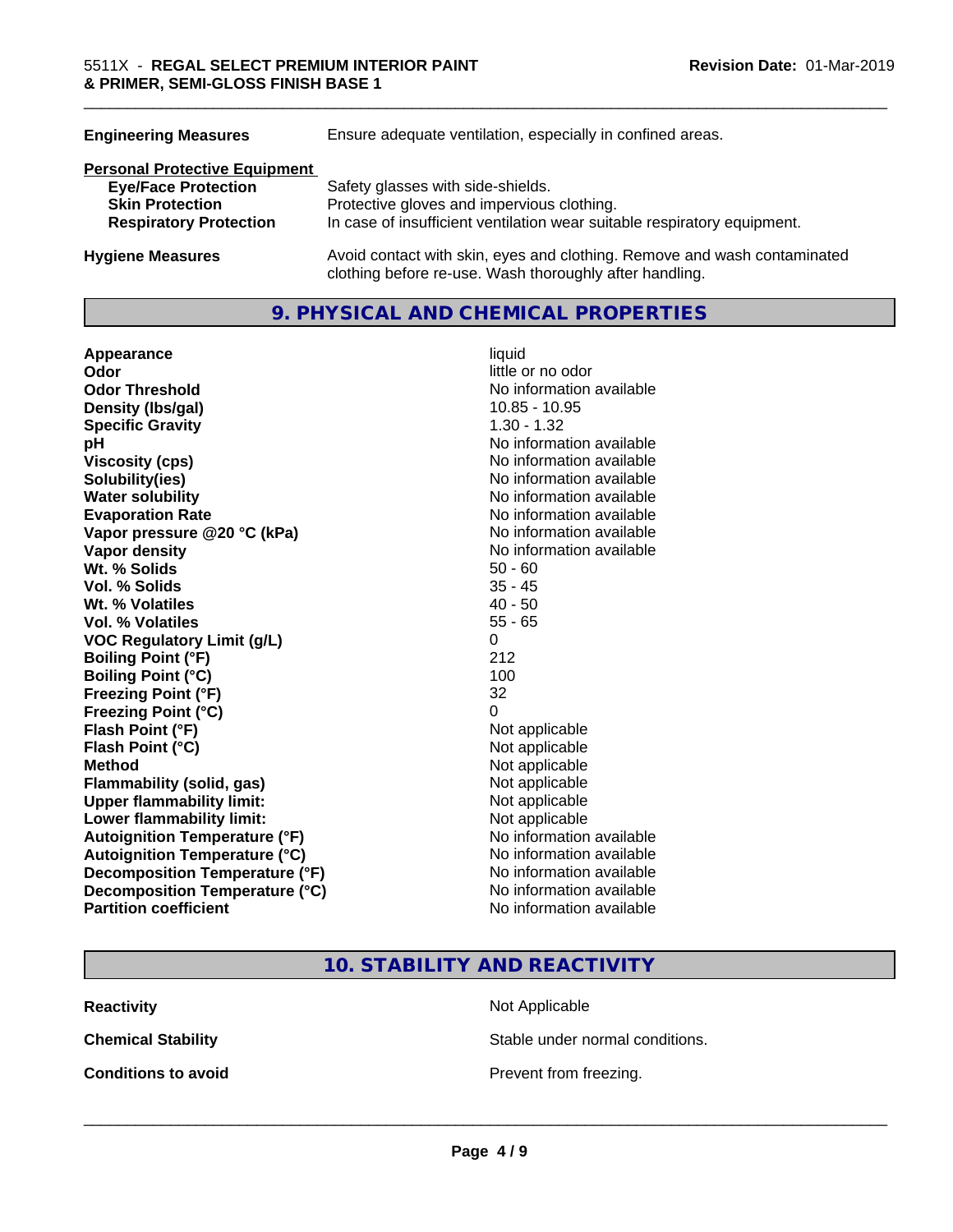| <b>Incompatible Materials</b>            |                                                                                                                 | No materials to be especially mentioned.<br>None under normal use. |  |
|------------------------------------------|-----------------------------------------------------------------------------------------------------------------|--------------------------------------------------------------------|--|
| <b>Hazardous Decomposition Products</b>  |                                                                                                                 |                                                                    |  |
| Possibility of hazardous reactions       | None under normal conditions of use.                                                                            |                                                                    |  |
|                                          | 11. TOXICOLOGICAL INFORMATION                                                                                   |                                                                    |  |
| <b>Product Information</b>               |                                                                                                                 |                                                                    |  |
| Information on likely routes of exposure |                                                                                                                 |                                                                    |  |
| <b>Principal Routes of Exposure</b>      | Eye contact, skin contact and inhalation.                                                                       |                                                                    |  |
| <b>Acute Toxicity</b>                    |                                                                                                                 |                                                                    |  |
| <b>Product Information</b>               | No information available                                                                                        |                                                                    |  |
|                                          | Symptoms related to the physical, chemical and toxicological characteristics                                    |                                                                    |  |
| <b>Symptoms</b>                          | No information available                                                                                        |                                                                    |  |
|                                          | Delayed and immediate effects as well as chronic effects from short and long-term exposure                      |                                                                    |  |
| Eye contact                              | May cause slight irritation.                                                                                    |                                                                    |  |
| <b>Skin contact</b>                      | Substance may cause slight skin irritation. Prolonged or repeated contact may dry<br>skin and cause irritation. |                                                                    |  |
| <b>Inhalation</b>                        | May cause irritation of respiratory tract.                                                                      |                                                                    |  |
| Ingestion                                | Ingestion may cause gastrointestinal irritation, nausea, vomiting and diarrhea.                                 |                                                                    |  |
| <b>Sensitization</b>                     | No information available                                                                                        |                                                                    |  |
| <b>Neurological Effects</b>              | No information available.                                                                                       |                                                                    |  |
| <b>Mutagenic Effects</b>                 | No information available.                                                                                       |                                                                    |  |
| <b>Reproductive Effects</b>              | No information available.                                                                                       |                                                                    |  |
| <b>Developmental Effects</b>             | No information available.                                                                                       |                                                                    |  |
| <b>Target organ effects</b>              | No information available.                                                                                       |                                                                    |  |
| <b>STOT - single exposure</b>            | No information available.                                                                                       |                                                                    |  |
| STOT - repeated exposure                 | No information available.                                                                                       |                                                                    |  |
| Other adverse effects                    | No information available.                                                                                       |                                                                    |  |
| <b>Aspiration Hazard</b>                 | No information available                                                                                        |                                                                    |  |
| <b>Numerical measures of toxicity</b>    |                                                                                                                 |                                                                    |  |

\_\_\_\_\_\_\_\_\_\_\_\_\_\_\_\_\_\_\_\_\_\_\_\_\_\_\_\_\_\_\_\_\_\_\_\_\_\_\_\_\_\_\_\_\_\_\_\_\_\_\_\_\_\_\_\_\_\_\_\_\_\_\_\_\_\_\_\_\_\_\_\_\_\_\_\_\_\_\_\_\_\_\_\_\_\_\_\_\_\_\_\_\_

**The following values are calculated based on chapter 3.1 of the GHS document**

| <b>ATEmix (oral)</b>   | 37666 mg/kg  |
|------------------------|--------------|
| <b>ATEmix (dermal)</b> | 165371 mg/kg |

### **Component Information**

| Chemical name                   | Oral LD50            | Dermal LD50             | Inhalation LC50      |
|---------------------------------|----------------------|-------------------------|----------------------|
| Titanium dioxide                | > 10000 mg/kg (Rat)  |                         |                      |
| 13463-67-7                      |                      |                         |                      |
| Silica, amorphous               | $>$ 5000 mg/kg (Rat) | $>$ 2000 mg/kg (Rabbit) | > 2.2 mg/L (Rat) 1 h |
| 7631-86-9                       |                      |                         |                      |
| Sodium C14-C16 olefin sulfonate | $= 2310$ mg/kg (Rat) | = 6300 mg/kg (Rabbit)   |                      |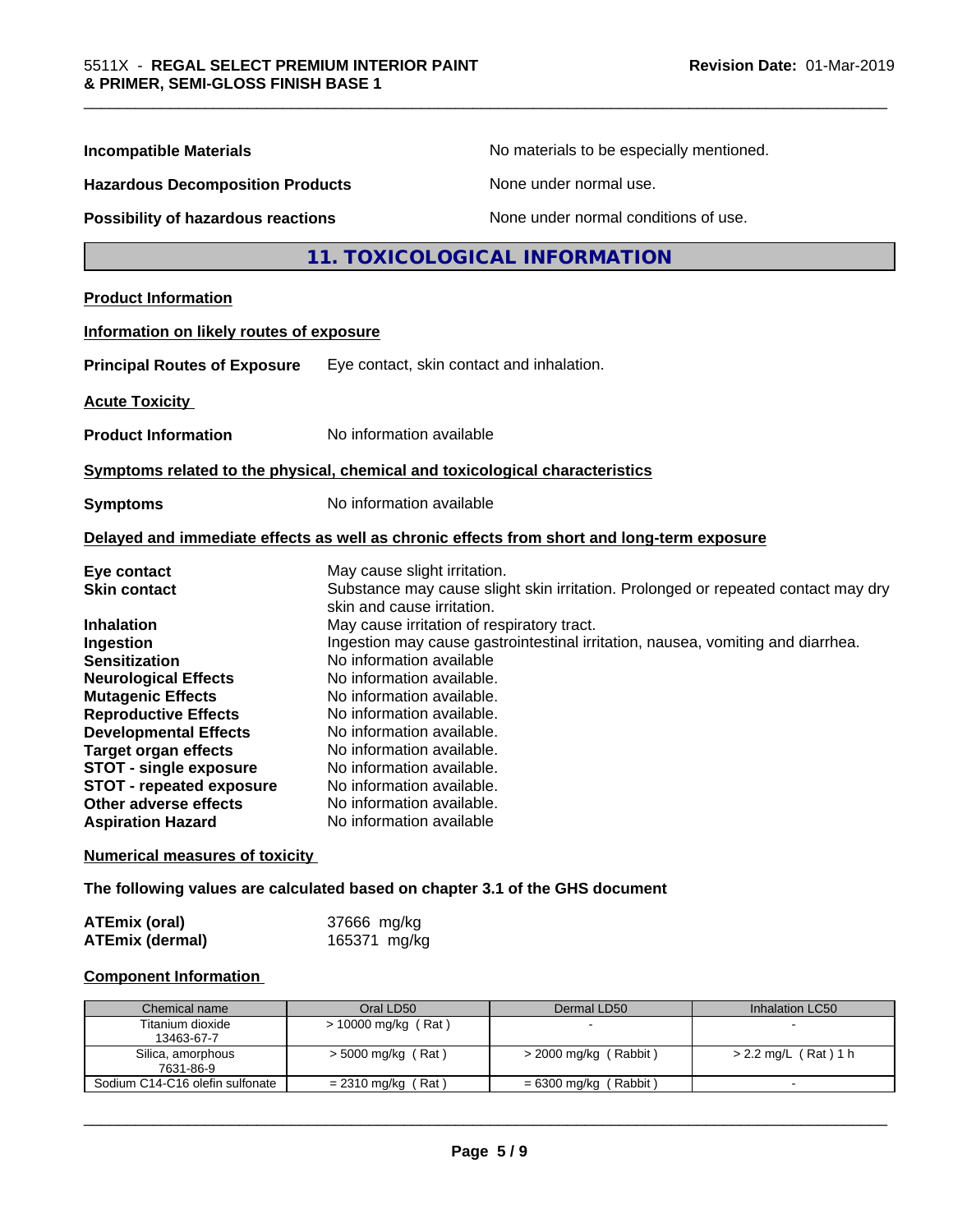#### 5511X - **REGAL SELECT PREMIUM INTERIOR PAINT & PRIMER, SEMI-GLOSS FINISH BASE 1**

| c |  |  |
|---|--|--|
|   |  |  |

\_\_\_\_\_\_\_\_\_\_\_\_\_\_\_\_\_\_\_\_\_\_\_\_\_\_\_\_\_\_\_\_\_\_\_\_\_\_\_\_\_\_\_\_\_\_\_\_\_\_\_\_\_\_\_\_\_\_\_\_\_\_\_\_\_\_\_\_\_\_\_\_\_\_\_\_\_\_\_\_\_\_\_\_\_\_\_\_\_\_\_\_\_

### **Carcinogenicity**

*The information below indicateswhether each agency has listed any ingredient as a carcinogen:.*

| <b>Chemical name</b>                      | <b>IARC</b>                       | <b>NTP</b> | OSHA   |  |
|-------------------------------------------|-----------------------------------|------------|--------|--|
|                                           | . .<br>2B<br>Possible<br>∖ Human∶ |            | Listed |  |
| $\mathbf{r}$<br>dioxide<br><b>itanium</b> | Carcinogen                        |            |        |  |

• Although IARC has classified titanium dioxide as possibly carcinogenic to humans (2B), their summary concludes: "No significant exposure to titanium dioxide is thought to occur during the use of products in which titanium dioxide is bound to other materials, such as paint."

#### **Legend**

IARC - International Agency for Research on Cancer NTP - National Toxicity Program OSHA - Occupational Safety & Health Administration

**12. ECOLOGICAL INFORMATION**

# **Ecotoxicity Effects**

The environmental impact of this product has not been fully investigated.

# **Product Information**

#### **Acute Toxicity to Fish**

No information available

#### **Acute Toxicity to Aquatic Invertebrates**

No information available

#### **Acute Toxicity to Aquatic Plants**

No information available

#### **Persistence / Degradability**

No information available.

#### **Bioaccumulation**

No information available.

#### **Mobility in Environmental Media**

No information available.

#### **Ozone**

No information available

#### **Component Information**

#### **Acute Toxicity to Fish**

Titanium dioxide  $LC50:$  > 1000 mg/L (Fathead Minnow - 96 hr.)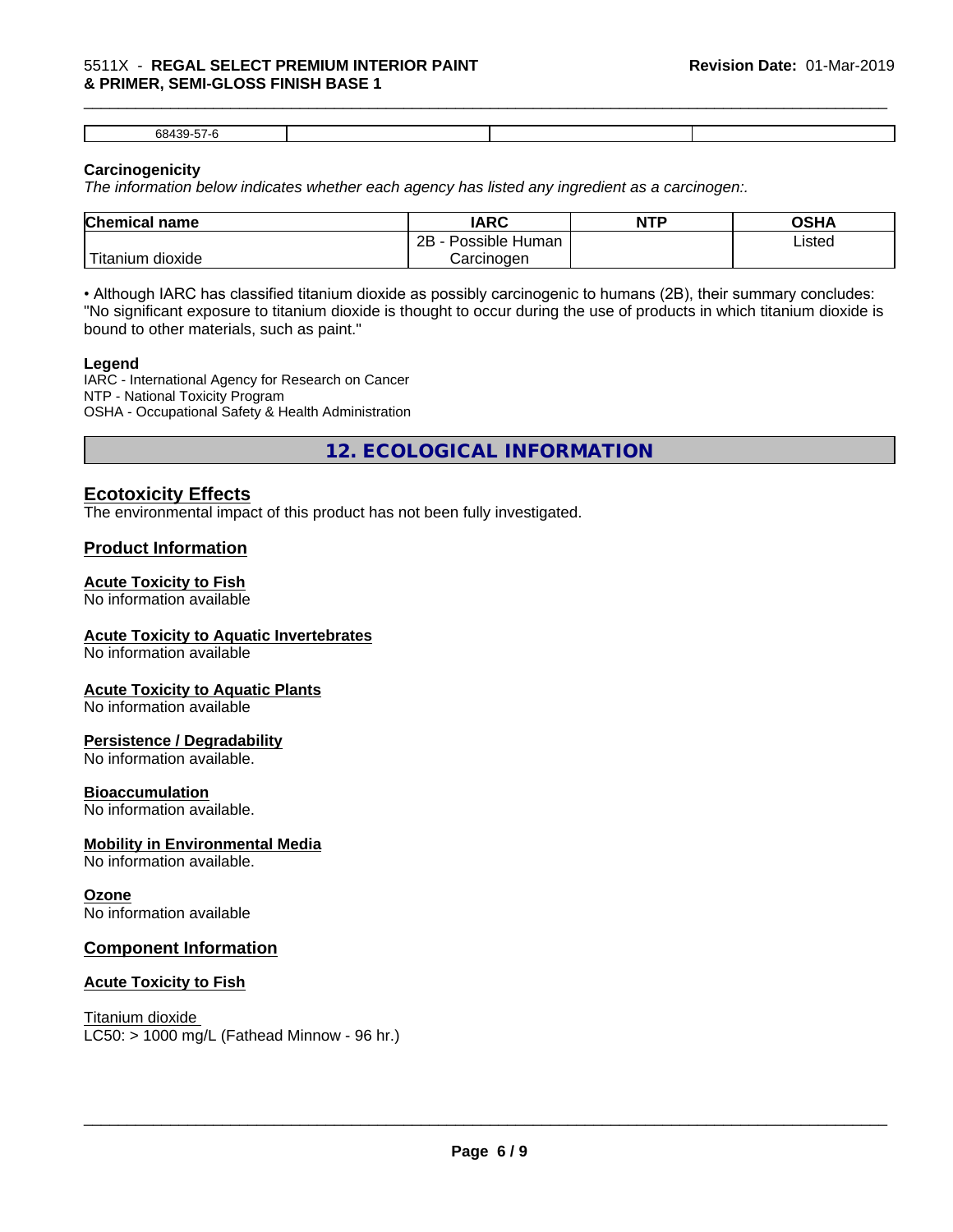#### **Acute Toxicity to Aquatic Invertebrates**

No information available

#### **Acute Toxicity to Aquatic Plants**

No information available

|                                                                                                                                                                                                                                                           | <b>15. REGULATORY INFORMATION</b> |  |
|-----------------------------------------------------------------------------------------------------------------------------------------------------------------------------------------------------------------------------------------------------------|-----------------------------------|--|
| Not regulated<br><b>IMDG/IMO</b>                                                                                                                                                                                                                          |                                   |  |
| <b>ICAO/IATA</b>                                                                                                                                                                                                                                          | Not regulated                     |  |
| <b>DOT</b>                                                                                                                                                                                                                                                | Not regulated                     |  |
|                                                                                                                                                                                                                                                           | 14. TRANSPORT INFORMATION         |  |
| Dispose of in accordance with federal, state, and local regulations. Local<br><b>Waste Disposal Method</b><br>requirements may vary, consult your sanitation department or state-designated<br>environmental protection agency for more disposal options. |                                   |  |
|                                                                                                                                                                                                                                                           | 13. DISPOSAL CONSIDERATIONS       |  |

\_\_\_\_\_\_\_\_\_\_\_\_\_\_\_\_\_\_\_\_\_\_\_\_\_\_\_\_\_\_\_\_\_\_\_\_\_\_\_\_\_\_\_\_\_\_\_\_\_\_\_\_\_\_\_\_\_\_\_\_\_\_\_\_\_\_\_\_\_\_\_\_\_\_\_\_\_\_\_\_\_\_\_\_\_\_\_\_\_\_\_\_\_

# **International Inventories**

| <b>TSCA: United States</b> | Yes - All components are listed or exempt. |
|----------------------------|--------------------------------------------|
| <b>DSL: Canada</b>         | No - Not all of the components are listed. |
|                            | One or more component is listed on NDSL.   |

#### **Federal Regulations**

#### **SARA 311/312 hazardous categorization**

| Acute health hazard               | Nο |
|-----------------------------------|----|
| Chronic Health Hazard             | Nο |
| Fire hazard                       | N٥ |
| Sudden release of pressure hazard | Nο |
| Reactive Hazard                   | N٥ |

### **SARA 313**

Section 313 of Title III of the Superfund Amendments and Reauthorization Act of 1986 (SARA). This product contains a chemical or chemicals which are subject to the reporting requirements of the Act and Title 40 of the Code of Federal Regulations, Part 372:

*None*

#### **Clean Air Act,Section 112 Hazardous Air Pollutants (HAPs) (see 40 CFR 61)**

This product contains the following HAPs:

*None*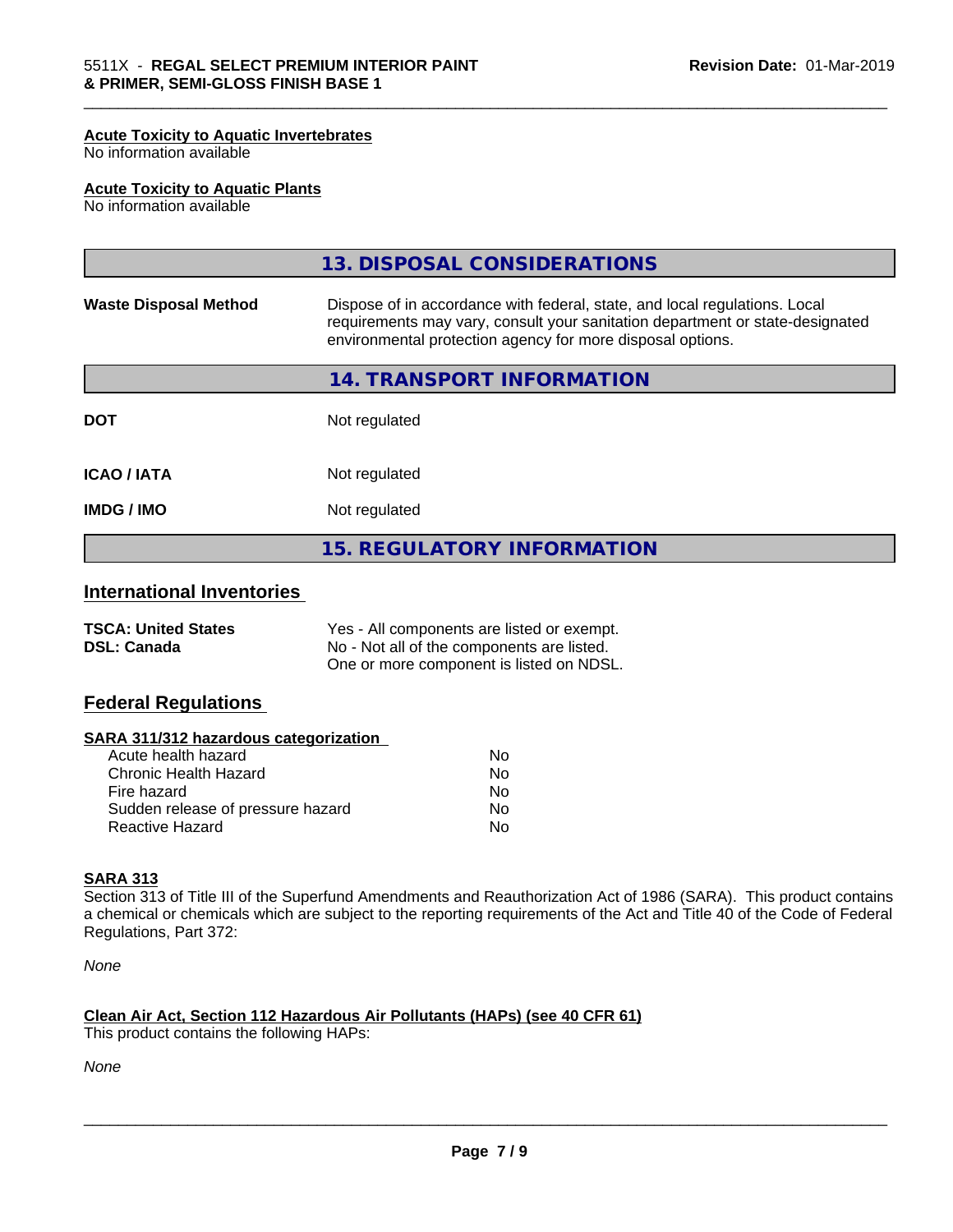# **US State Regulations**

#### **California Proposition 65**

**AVIMARNING:** Cancer and Reproductive Harm– www.P65warnings.ca.gov

#### **State Right-to-Know**

| <b>Chemical name</b> | <b>Massachusetts</b> | <b>New Jersey</b> | Pennsylvania |
|----------------------|----------------------|-------------------|--------------|
| Titanium dioxide     |                      |                   |              |
| Kaolin               |                      |                   |              |
| Silica, amorphous    |                      |                   |              |

\_\_\_\_\_\_\_\_\_\_\_\_\_\_\_\_\_\_\_\_\_\_\_\_\_\_\_\_\_\_\_\_\_\_\_\_\_\_\_\_\_\_\_\_\_\_\_\_\_\_\_\_\_\_\_\_\_\_\_\_\_\_\_\_\_\_\_\_\_\_\_\_\_\_\_\_\_\_\_\_\_\_\_\_\_\_\_\_\_\_\_\_\_

#### **Legend**

X - Listed

| <b>16. OTHER INFORMATION</b> |           |                                                                            |                      |                                                                                                                                               |  |  |
|------------------------------|-----------|----------------------------------------------------------------------------|----------------------|-----------------------------------------------------------------------------------------------------------------------------------------------|--|--|
| HMIS -                       | Health: 1 | <b>Flammability: 0</b>                                                     | <b>Reactivity: 0</b> | $PPE: -$                                                                                                                                      |  |  |
| <b>HMIS Legend</b>           |           |                                                                            |                      |                                                                                                                                               |  |  |
| 0 - Minimal Hazard           |           |                                                                            |                      |                                                                                                                                               |  |  |
| 1 - Slight Hazard            |           |                                                                            |                      |                                                                                                                                               |  |  |
| 2 - Moderate Hazard          |           |                                                                            |                      |                                                                                                                                               |  |  |
| 3 - Serious Hazard           |           |                                                                            |                      |                                                                                                                                               |  |  |
| 4 - Severe Hazard            |           |                                                                            |                      |                                                                                                                                               |  |  |
| * - Chronic Hazard           |           |                                                                            |                      |                                                                                                                                               |  |  |
|                              |           | X - Consult your supervisor or S.O.P. for "Special" handling instructions. |                      |                                                                                                                                               |  |  |
|                              |           |                                                                            |                      | Note: The DDE rating has intentionally heap loft blank. Choose appropriate DDE that will protect employees from the bezarde the motorial will |  |  |

*Note: The PPE rating has intentionally been left blank. Choose appropriate PPE that will protect employees from the hazards the material will present under the actual normal conditions of use.*

*Caution: HMISÒ ratings are based on a 0-4 rating scale, with 0 representing minimal hazards or risks, and 4 representing significant hazards or risks. Although HMISÒ ratings are not required on MSDSs under 29 CFR 1910.1200, the preparer, has chosen to provide them. HMISÒ ratings are to be used only in conjunction with a fully implemented HMISÒ program by workers who have received appropriate HMISÒ training. HMISÒ is a registered trade and service mark of the NPCA. HMISÒ materials may be purchased exclusively from J. J. Keller (800) 327-6868.*

 **WARNING!** If you scrape, sand, or remove old paint, you may release lead dust. LEAD IS TOXIC. EXPOSURE TO LEAD DUST CAN CAUSE SERIOUS ILLNESS, SUCH AS BRAIN DAMAGE, ESPECIALLY IN CHILDREN. PREGNANT WOMEN SHOULD ALSO AVOID EXPOSURE.Wear a NIOSH approved respirator to control lead exposure. Clean up carefully with a HEPA vacuum and a wet mop. Before you start, find out how to protect yourself and your family by contacting the National Lead Information Hotline at 1-800-424-LEAD or log on to www.epa.gov/lead.

**Prepared By** Product Stewardship Department Benjamin Moore & Co. 101 Paragon Drive Montvale, NJ 07645 800-225-5554